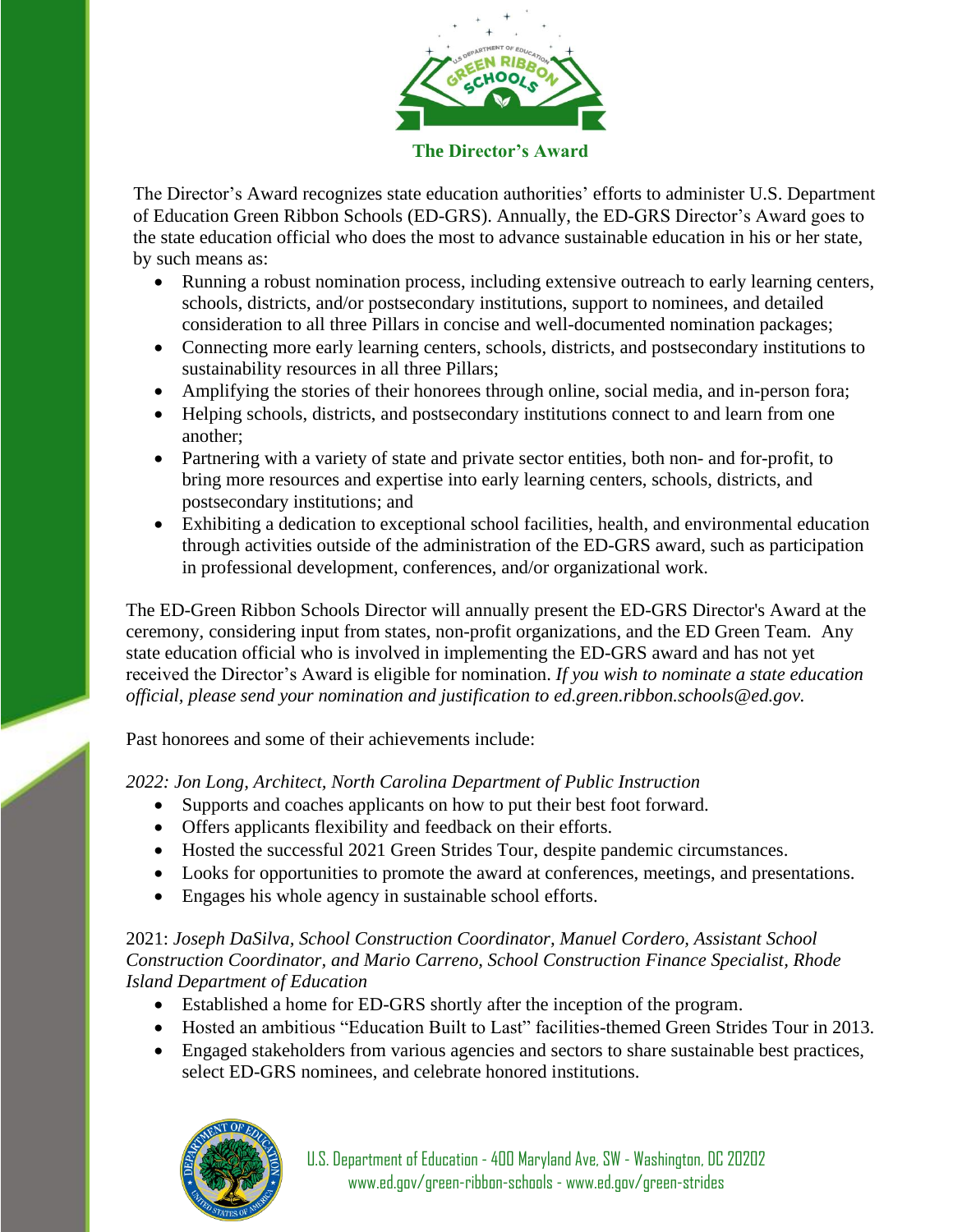

• Worked to cultivate applicants by linking a facilities grant program to green schools work, encouraging not only exemplary facilities practices, but also efforts to improve environmental literacy and wellness.

*2020: Elizabeth Schmitz, Environmental and Sustainability Education Program Supervisor, Office of the Superintendent of Public Instruction (WA and previously KY)*

- Hosted the Green Strides Tour in KY and WA, in 2014 and 2019, respectively.
- Spearheaded outreach to underserved school populations.
- Worked to streamline applications for ED-GRS.
- Engaged stakeholders from peer state agencies and non- and for- profit private sectors in order to share sustainable best practices, select ED-GRS nominees, and celebrate honored institutions.
- Participated in and presented at numerous conferences promoting the award and environmental education, including the North American Association for Environmental Education and the Green Schools Conference and Expo.

### *2019: John Olson, Science Content Specialist, Minnesota Department of Education*

- Hosted the 2014 Green Strides Tour.
- Successfully engaged postsecondary counterparts in 2015, becoming the only state to nominate a full six institutions of a possible six in the first year of the postsecondary award.
- Developed a detailed plan to sustain his efforts during a Peace Corps leave of absence in early 2016.
- Engaged stakeholders from peer state agencies, non- and for- profit private sectors, and the higher education community in order to share sustainable best practices, select ED-GRS nominees, and celebrate honored institutions.

## *2018: Penny Taylor, Director, Office of Healthy Schools, Florida Department of Education*

- Hosted the 2014 Green Strides Tour.
- Provided feedback and mentoring to schools and districts so that they might improve for reapplication.
- Worked to simplify the Florida application process.
- Participated in professional gatherings related to school health, environment, and sustainability.
- Partnered with numerous inter- and intra- agency entities.
- Devised a Memorandum of Understanding among state agencies and a non-profit that established the Florida Green School Network, helping to create a pipeline of nominees for ED-GRS recognition and to support the green school movement in the state.

## *2017: Keisha Ford-Jenrette, Program Manager, Georgia Department of Education*

- Hosted the 2017 Green Strides Tour.
- Fostered collaboration among many government, non-profits, and for-profit partners, and schools.
- Supported schools and districts in the process of applying, including providing feedback and mentoring so that they could improve for re-application.

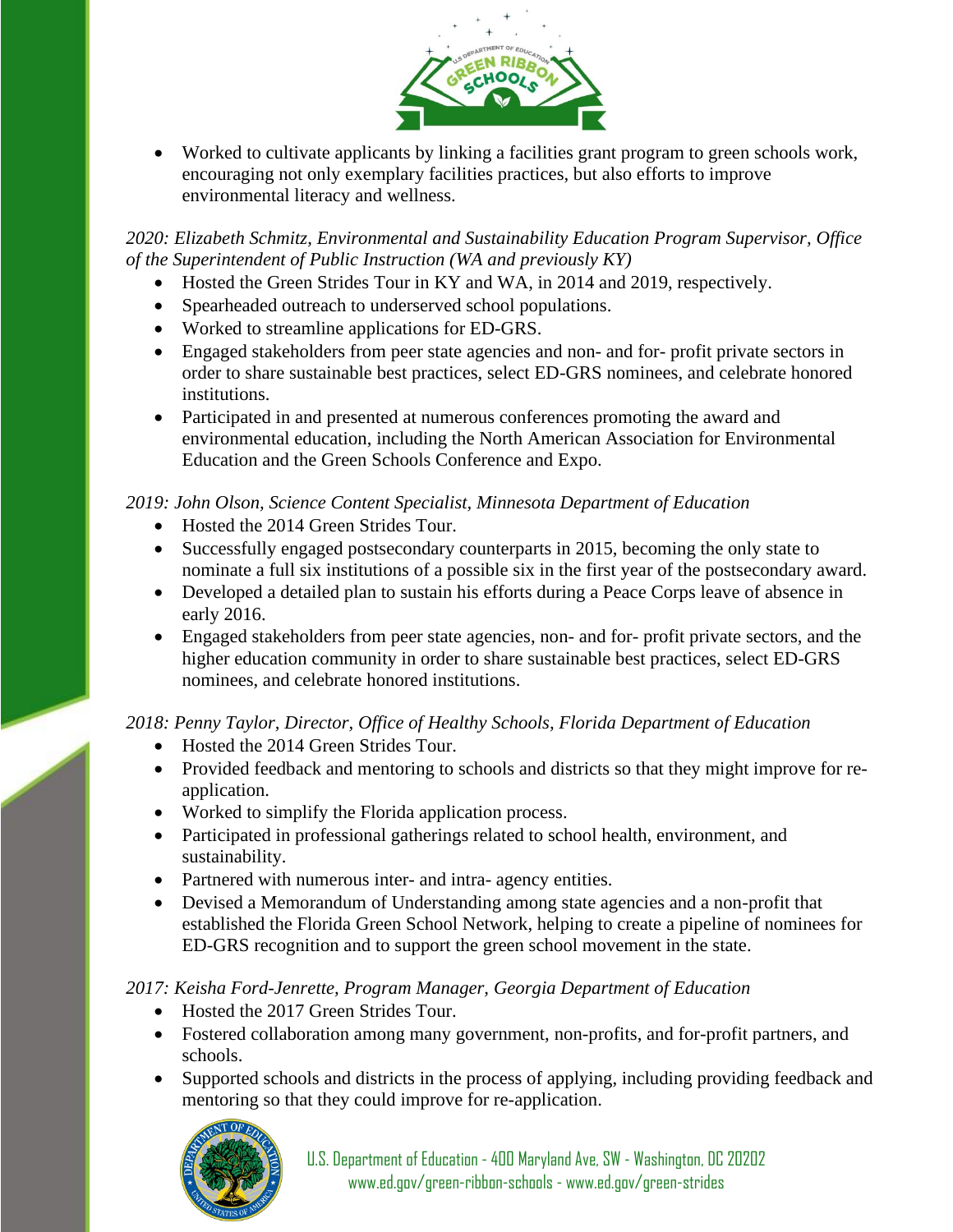

- Worked with Captain Planet Foundation to offer a significant cash award to honorees.
- Collaborated with the lieutenant governor's office for state recognition festivities, releases, and citations each year and developed a state-level honorable mention to broaden recognition and reward promising efforts.

*2016: Bernard Piaia, Director, Office of School Facilities, New Jersey Department of Education*

- Hosted the 2013 Green Strides Tour.
- Developed mechanisms to use honorees to incentivize more schools to apply for ED-GRS.
- Built lasting partnerships with the New Jersey Department of the Environment, U.S. Environmental Protection Agency, New Jersey Building and Grounds Association, School Boards Association, and the EIRC, among others.
- Encouraged postsecondary counterparts to nominate.
- Sought new ways to improve the process each subsequent year.
- Mentors other states.

## *2015: Lynn Bamberry, Director of Competitive Grants and Awards, Colorado Department of Education*

- Hosted the Green Strides Tour in 2014.
- Continually improved the Colorado application process.
- Ensured comprehensive nomination packages from school, district, and postsecondary nominees.
- Effectively worked with partners and sponsors, creating mechanisms for mentoring applicants with the assistance of both past honorees and private sector.
- Successfully fundraised for both honorees' travel to ceremony and Green Strides Best Practices Tour.
- Worked with postsecondary counterparts to oversee nomination for the postsecondary award.

# *2014: Lesley Taylor, Consultant, Facilities Planning, California Department of Education*

- Hosted the 2013 Green Strides Tour
- Developed an online application, a feedback scorecard to applicants, and a California Green Ribbon Schools program..
- Offered helpful contributions on all-state calls.
- Provided a model submission format to ED to use as a template.
- Participated in Green Schools National and Green California Schools conferences.
- Proactively recruited schools, hosting webinars, revamping the California Department of Education Green Ribbon pages, conducting social media outreach, and coordinating with an array of partners.

# *2013: Victoria Rydberg, Environmental Education Consultant, Wisconsin Department of Public Instruction*

• Revamped Wisconsin Green and Healthy Schools, enrolling hundreds of Wisconsin schools in this pathway to ED-GRS.